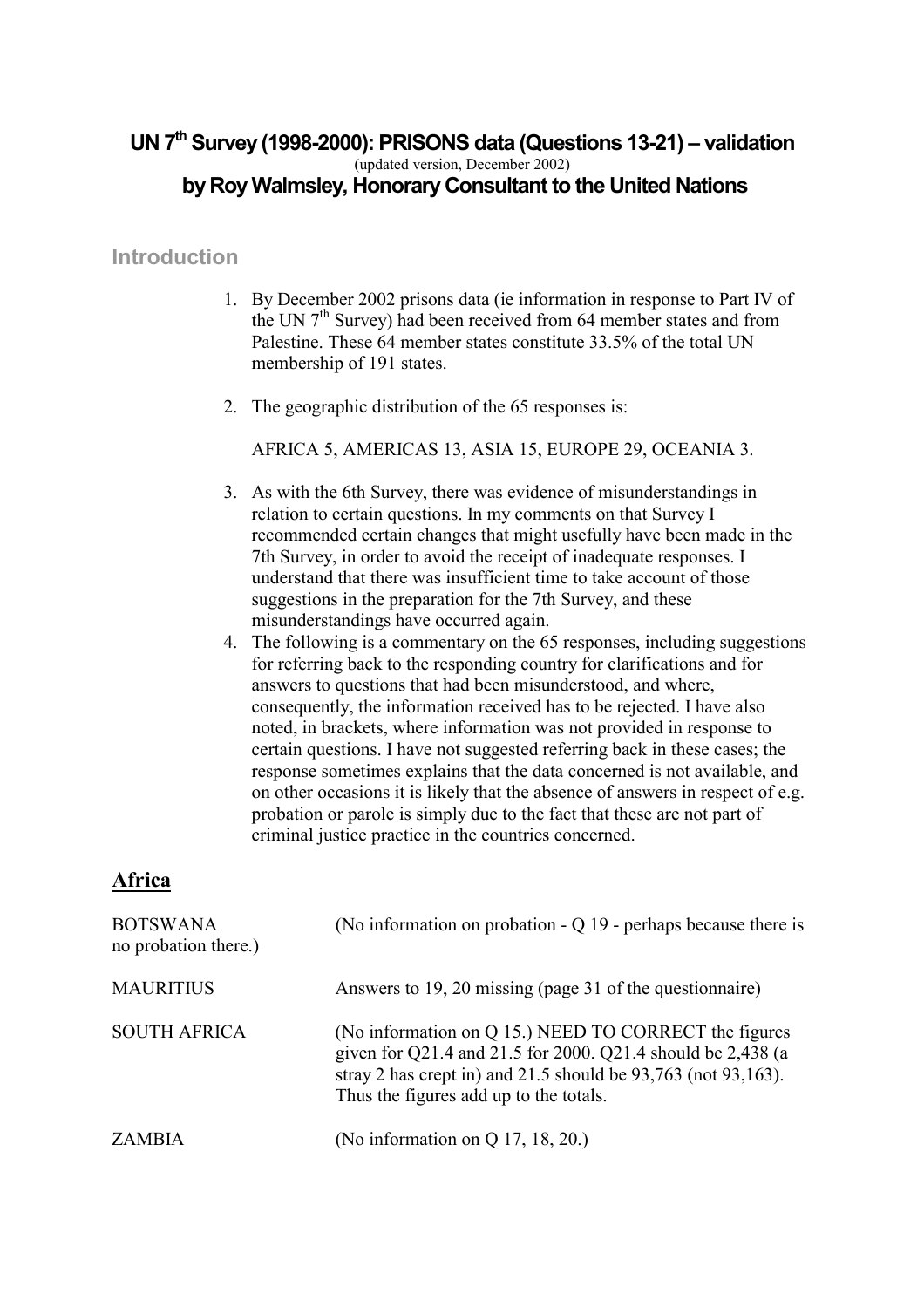| <b>ZIMBABWE</b>           | (No information on probation $-Q$ 19 - perhaps because there is<br>no probation there.)                                                                                                                                               |
|---------------------------|---------------------------------------------------------------------------------------------------------------------------------------------------------------------------------------------------------------------------------------|
| <u>Americas</u>           |                                                                                                                                                                                                                                       |
| <b>ARGENTINA</b>          | Data incomplete for all questions. Only 4 of the 34 sub-<br>questions in respect of 2000 have been answered and only Q16<br>and 21 in respect of 1998 and 1999.                                                                       |
| <b>BARBADOS</b>           | No information to Q13.2 and 15.1-4 re adult prisons. Q 16<br>figures much higher than other sources suggest. Perhaps they<br>refer to total during the year rather than total on a selected<br>date.?REFER BACK                       |
| <b>CANADA</b>             | No data for 2000 except estimated number of juvenile<br>institutions.Q 16 response includes incomplete figures for<br>juveniles. Q 16.3 figure for 1999 should be 27,207. (No<br>information for $Q$ 17, 21.)                         |
| <b>CHILE</b>              | Q 13.1 and 14.1 totals seem to omit some institutions, because<br>there were 133 in 1997 and 145 at the end of 2001. ?REFER<br><b>BACK</b>                                                                                            |
| <b>COLOMBIA</b>           | Something is wrong. Either the answer to $Q$ 16.1 omits<br>awaiting trial people or the answer to $Q$ 21 includes them.<br>REFER BACK to find out which and get the right information<br>for the one that is wrong.                   |
| <b>DOMINICA</b>           | Q 16 and 21 information SHOULD BE REJECTED because it<br>is internally inconsistent. REFER BACK for correct<br>information. (There were actually 298 prisoners at 30.6.99.) No<br>data for Q19,20.                                    |
| <b>DOMINICAN REPUBLIC</b> | Q 16.2 - REFER BACK concerning surprisingly high<br>proportion of prison population awaiting trial and concerning<br>response to Q 21. Q21.1 and 21.2 are not answered and 21.3 is<br>inconsistent with 16.3. (No data for Q 19, 20.) |
| <b>JAMAICA</b>            | Q 16.2 and 16.3 SHOULD BE REJECTED in respect of 2000.<br>Q16.2 data for 1999 also. REFER BACK                                                                                                                                        |
| <b>MEXICO</b>             | (No information for $Q$ 17, 18.)                                                                                                                                                                                                      |
| <b>PANAMA</b>             | (No information for Q14-15, 17-20.)                                                                                                                                                                                                   |
| <b>SURINAME</b>           | Q 20.2 answer should also be in 20.1. From internal evidence it<br>appears that answer to $Q$ 21.2 should be 668 and the answer to<br>21.3 should be 641.                                                                             |
| <b>UNITED STATES</b>      | (No information for $Q$ 17.)                                                                                                                                                                                                          |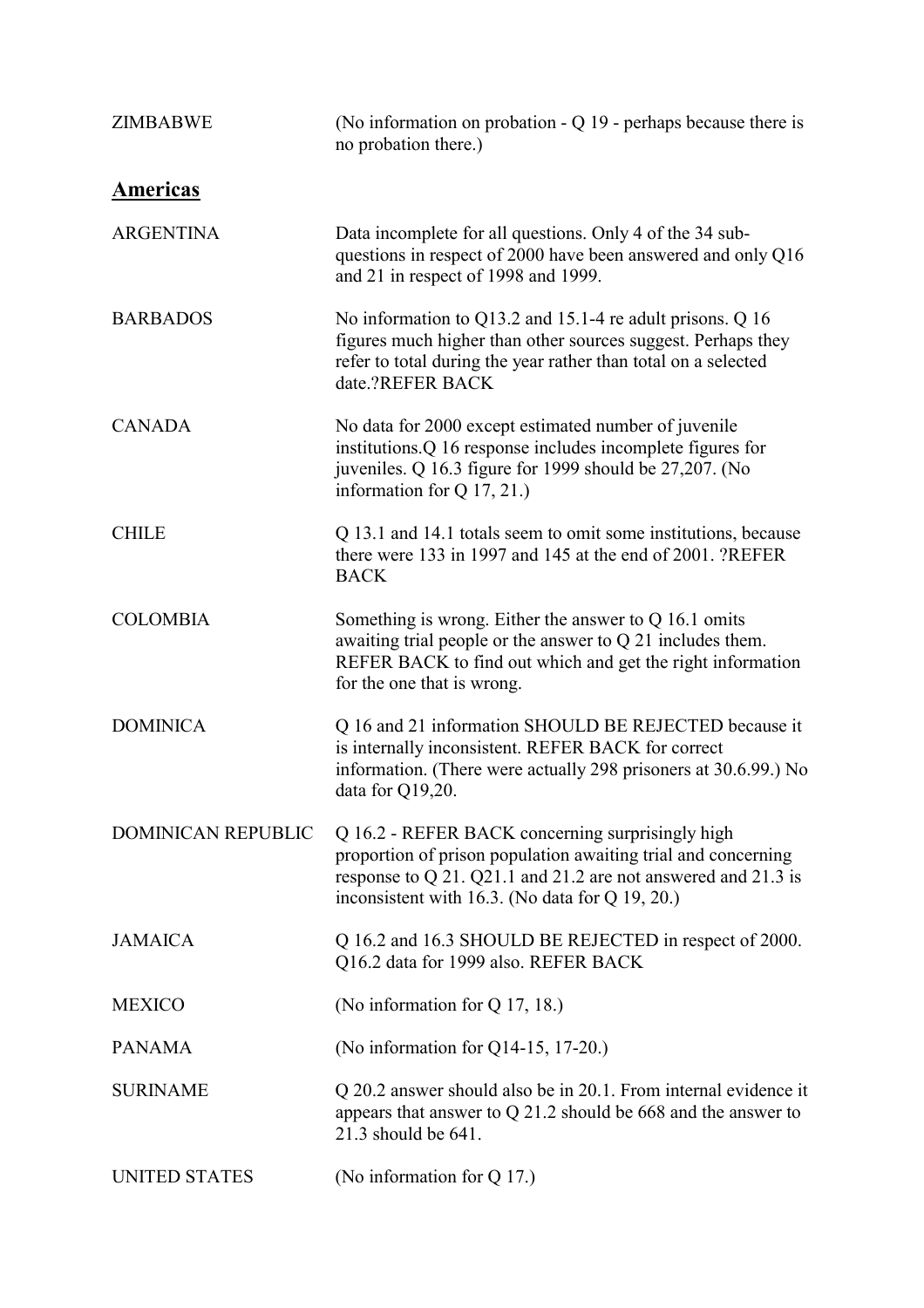| <b>VENEZUELA</b>                 | (No information for Q 14, 17, 18.) The information on Q 21 for<br>2000 appears incomplete compared with the answer to $Q$ 16.3.<br>The footnote appears to explain this but the data in response to<br>Q 21 for 1998, 1999 and 2000 seems inconsistent with the<br>answers to Q16.3. REFER BACK FOR CLARIFICATION |
|----------------------------------|-------------------------------------------------------------------------------------------------------------------------------------------------------------------------------------------------------------------------------------------------------------------------------------------------------------------|
| <b>Asia</b>                      |                                                                                                                                                                                                                                                                                                                   |
| CHINA (Hong Kong)                | Q 13.1 and 14.1 answers are number of prisoners not prisons.<br><b>REFER BACK</b>                                                                                                                                                                                                                                 |
| <b>INDIA</b>                     | (1998 data only is given. No information on $Q$ 19.)                                                                                                                                                                                                                                                              |
| <b>INDONESIA</b>                 | (No Q 15 staff data.) Q 16.1 answer SHOULD BE<br>REJECTED. It is almost certainly the number of awaiting trial<br>prisoners. REFER BACK. (No information on Q 17, 18.)                                                                                                                                            |
| <b>JAPAN</b>                     | (No information available on Q 17-18.)                                                                                                                                                                                                                                                                            |
| <b>KAZAKHSTAN</b>                | Q 13.1 and 13.2 data (in what is referred to as table 14)<br>SHOULD BE REJECTED. There are some 90 institutions in<br>the country. Q16.1 data SHOULD BE REJECTED; there are<br>more than 80,000 prisoners. REFER BACK. (No information,<br>not even the questions, in respect of Q $15,17,18,21$ .                |
| KOREA (Republic of)              | All complete.                                                                                                                                                                                                                                                                                                     |
| <b>KYRGYZSTAN</b><br>REFER BACK. | The data are for 1995 and 1997. SHOULD BE REJECTED and                                                                                                                                                                                                                                                            |
| <b>MALAYSIA</b>                  | Q 13.1 and 14.1 answers are number of prisoners not prisons.<br>Q 16 and 21 give numbers over the whole year and not just on<br>a selected day. All these SHOULD BE REJECTED and<br><b>REFER BACK.</b>                                                                                                            |
| <b>MALDIVE IS.</b>               | All data SHOULD BE REJECTED. The answers to Q 13.1,<br>13.2 and 15.1 are all the same and this is impossible. Q 16 and<br>21 answers are unbelievable. REFER BACK for the correct<br>data.                                                                                                                        |
| <b>OMAN</b>                      | (No data given for Q 13.2, 14.2, 15.4-7, 17, 18, 19, 20.) Either<br>$Q$ 16.1 omits awaiting trial people or $Q$ 21 includes them.<br>REFER BACK to find out which and get the right information<br>for the one that is wrong.                                                                                     |
| <b>PALESTINE</b>                 | A translation is needed from the Arabic in order for the data to<br>be verified.                                                                                                                                                                                                                                  |
| QATAR                            | All complete.                                                                                                                                                                                                                                                                                                     |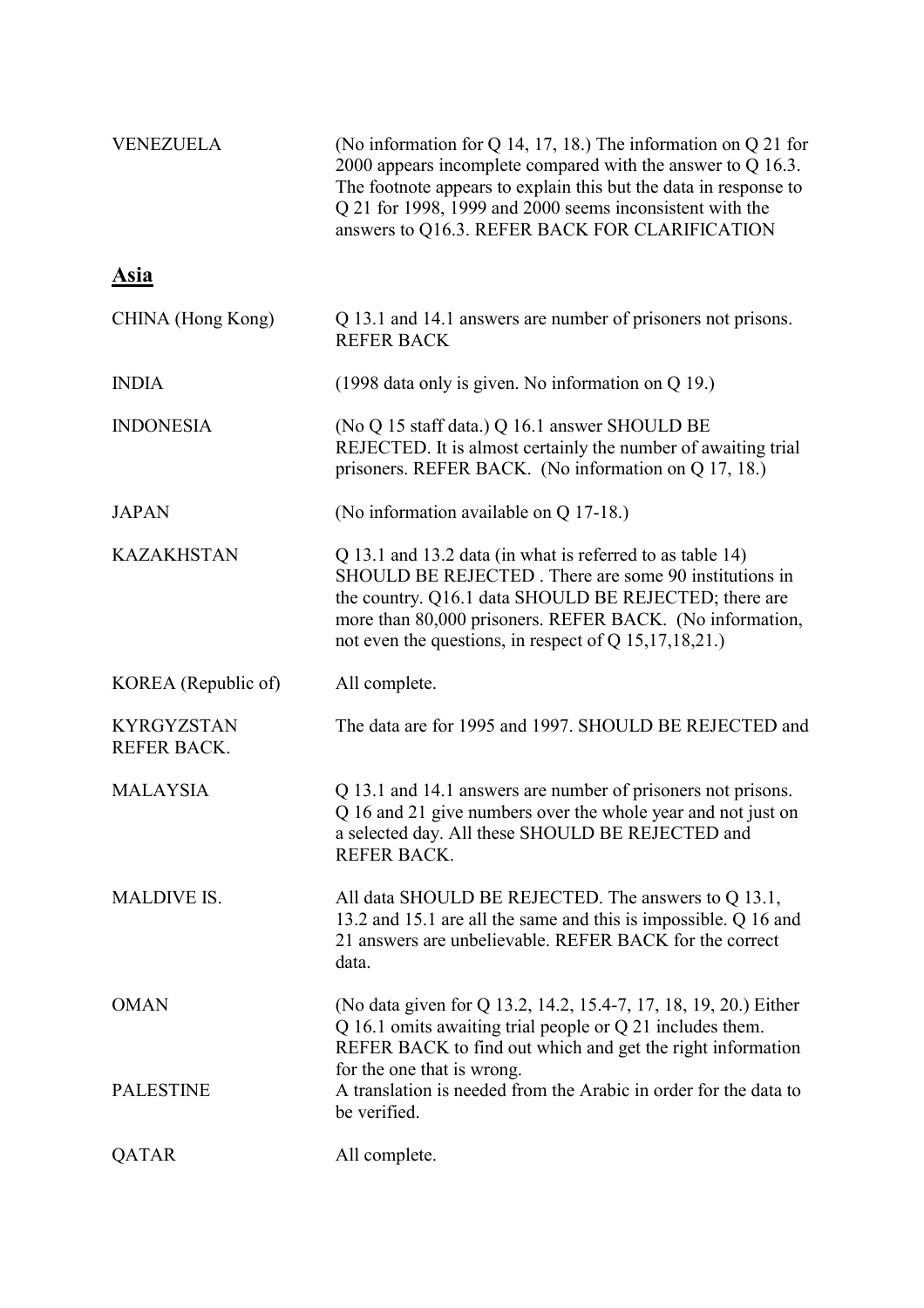| <b>SAUDI ARABIA</b>   | (No information on Q 15, 18, 19, 20.) Q 21 includes<br>information on people awaiting trial as well as the convicted.<br>REFER BACK for information on the convicted only.                                                                                           |
|-----------------------|----------------------------------------------------------------------------------------------------------------------------------------------------------------------------------------------------------------------------------------------------------------------|
| <b>SRI LANKA</b>      | Q 16 and 21 must be REJECTED since they are based on<br>annual admissions instead of the situation on a selected day.<br>REFER BACK (to Department of Prisons). (No information on<br>$Q_19.$                                                                        |
| <b>THAILAND</b>       | (No information on $Q$ 14, 17, 19.) The $Q$ 20.2 answer should<br>also be given as the answer to 20.1. The answer to $Q$ 21.3<br>should read 132,337.                                                                                                                |
| <b>Europe</b>         |                                                                                                                                                                                                                                                                      |
| <b>ARMENIA</b>        | Q 18 is the only one that has obtained a response. The response<br>does not answer the question. ?REFER BACK                                                                                                                                                         |
| <b>AZERBAIJAN</b>     | Q 16's answer appears to include only those awaiting trial. It is<br>not the total number incarcerated. REFER BACK. (No data<br>given for $Q$ 18.)                                                                                                                   |
| <b>BELARUS</b>        | Q 16.1 answer for 2000 should read 56,590 not 59,590. This is<br>the total in Q 21 and the Q 21 totals for 1998 and 1999 are<br>identical to those in 16.1. REFER BACK to discover whether<br>16.3 or $21.1+21.2$ shows the total number convicted and<br>sentenced. |
| <b>BULGARIA</b>       | (No information for Q 19 re probation.)                                                                                                                                                                                                                              |
| <b>CYPRUS</b>         | (No information for Q 17-18.)                                                                                                                                                                                                                                        |
| <b>CZECH REPUBLIC</b> | Q 13.1 and 14.1 give the number of prisoners and not prisons.<br>REFER BACK for correct numbers.                                                                                                                                                                     |
| <b>DENMARK</b>        | Q 21.3 cannot be correct and no information is given for 21.4-5<br>and 7-9. REFER BACK.                                                                                                                                                                              |
| <b>ESTONIA</b>        | Q 13.2 and 14.2 should be REJECTED and REFER BACK.<br>The answer to 13.2 should be under 5,000 and that to 14.2<br>should be about 280.                                                                                                                              |
| <b>FINLAND</b>        | Q 13.2 requires a REFER BACK since the figures are<br>inconsistent with annual data given to the Council of Europe.<br>These indicate that the figure should be around 3,500 in 1998-<br>2000.                                                                       |
| <b>GEORGIA</b>        | (No information on $Q$ 19 – probation.)                                                                                                                                                                                                                              |
| <b>GERMANY</b>        | (No information on Q 17-20.)                                                                                                                                                                                                                                         |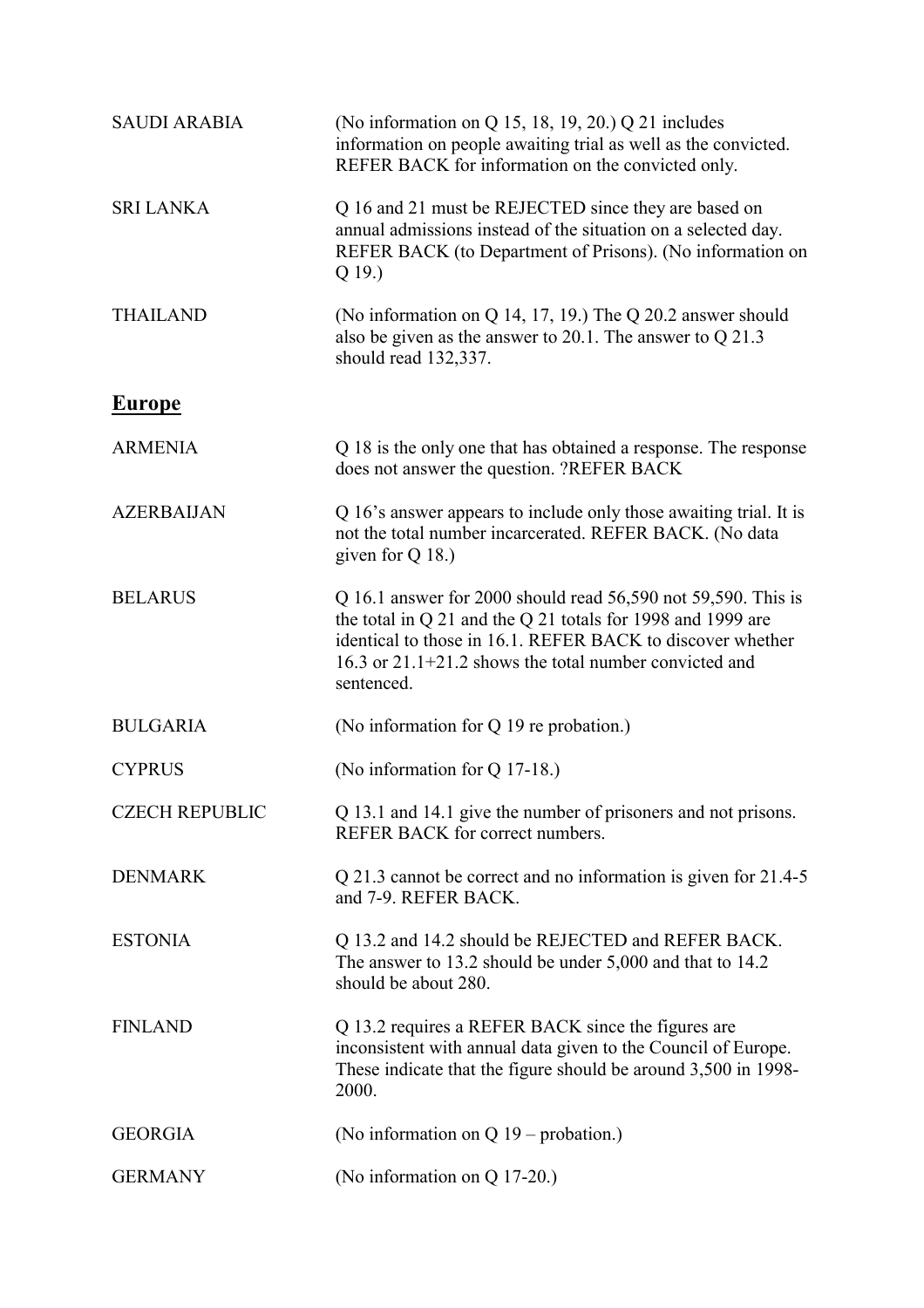| <b>HUNGARY</b>     | All complete.                                                                                                                                                                                                                                                                                                                                                           |
|--------------------|-------------------------------------------------------------------------------------------------------------------------------------------------------------------------------------------------------------------------------------------------------------------------------------------------------------------------------------------------------------------------|
| <b>ICELAND</b>     | All complete.                                                                                                                                                                                                                                                                                                                                                           |
| <b>IRELAND</b>     | (No information on Q 17, 18.)                                                                                                                                                                                                                                                                                                                                           |
| <b>ITALY</b>       | (No information on Q 14, 18, 19.) No answer given for $Q$ 21.1-<br>2; REFER BACK (Total convicted should be about 39,500.)                                                                                                                                                                                                                                              |
| <b>LATVIA</b>      | Q 16.1 appears to be awaiting trial totals only. REJECT and<br><b>REFER BACK.</b><br>LITHUANIA All complete.                                                                                                                                                                                                                                                            |
| <b>MACEDONIA</b>   | Q 13.2 and 14.2. Total capacity since 1996 has been 2,463<br>(figures given to Council of Europe annually), so REFER<br>BACK. (No information for Q 18, 19.)                                                                                                                                                                                                            |
| <b>MOLDOVA</b>     | (No information for $Q$ 17, 19.)                                                                                                                                                                                                                                                                                                                                        |
| <b>NETHERLANDS</b> | Returns incomplete because of omission of juvenile prisoners<br>and prisoners in TBS (psychiatric) clinics. For example, there<br>were 74 institutions in all at 31.12.2000, including the 40<br>prisons. The return implies that the information for juveniles<br>and TBS people will follow later. When they arrive, the three<br>sets of data need to be aggregated. |
| <b>NORWAY</b>      | No data for 1999 or 2000 (except for Q 13 and 17 re-1999).<br>REFER to the Norwegian Prison and Probation Department for<br>the data.                                                                                                                                                                                                                                   |
| <b>PORTUGAL</b>    | All complete.                                                                                                                                                                                                                                                                                                                                                           |
| <b>ROMANIA</b>     | (No information on Q 19 - probation.)                                                                                                                                                                                                                                                                                                                                   |
| <b>SLOVAKIA</b>    | (No information for Q 18, 20.)                                                                                                                                                                                                                                                                                                                                          |
| <b>SLOVENIA</b>    | (No information for Q 17-20.)                                                                                                                                                                                                                                                                                                                                           |
| <b>SPAIN</b>       | Q 21 gives figures for all prisoners, not just the convicted.<br><b>REFER BACK.</b>                                                                                                                                                                                                                                                                                     |
| <b>SWITZERLAND</b> | (No information for $Q$ 18.)                                                                                                                                                                                                                                                                                                                                            |
| <b>TURKEY</b>      | $(Q 13.2$ and 14.2 not answered, $Q 16.1$ total not given and no<br>information for Q 19.) Q 21 only covers 24,855 convicted<br>persons, while 16.3 says there are 45,503 sentenced persons.<br><b>REFER BACK.</b>                                                                                                                                                      |